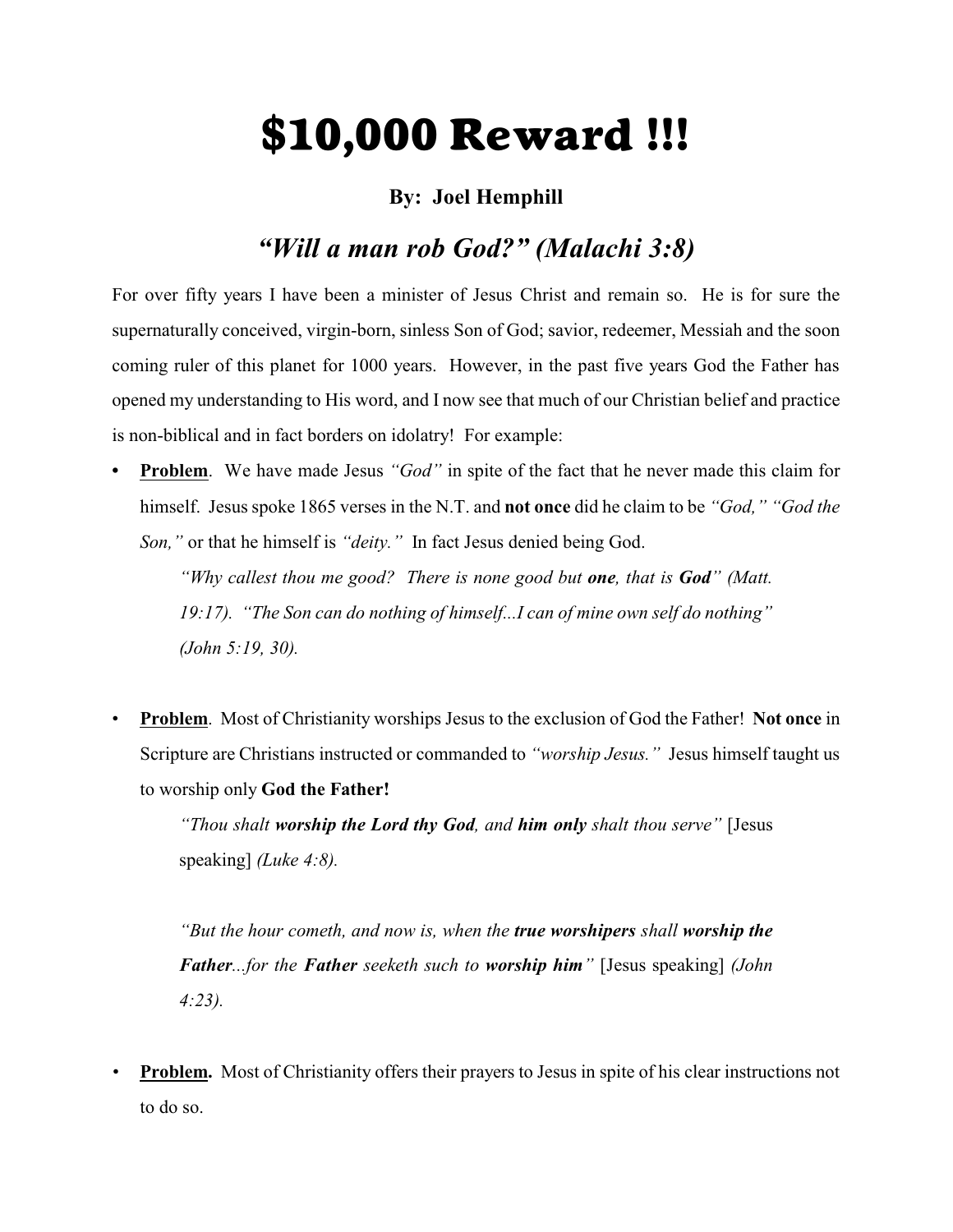*"When ye pray say, our Father which art in heaven..."* [Jesus speaking] *(Luke 11:2). "...your heavenly Father...ask him" (v. 13).*

*"...your fruit should remain; that whatsoever ye shall ask the Fatherin my name, he may give it you" (John 15:16).*

*"And in that day ye shall ask me nothing. Whatsoever ye shall ask the Father in my name, he will give it you. At that day ye shall ask in my name" (John 16:23, 26).*

**Problem.** Much of Christianity believes and teaches that Jesus is the Creator of the universe, thus **robbing God** our Father of the **glory** of who **He** is and what **He** has done *(Ps. 33:6, 9; Isa. 43:7-15; 44:8, 24; 45:12-13; 21-22).* Charles Swindoll, whose ministry I respect, says in his book, *Jesus: When God Became A Man; "The little newborn lips that cooed and cried once formed the dynamic words of creation. Those tiny, clutching fists once flung stars into space and planets into orbit" (p. 4).* But is that what Jesus taught? He said:

*"But from the beginning of the creation God made them male and female" (Mark 10:6).*

*"...from the beginning of the creation which God created" (Mark 13:19).*

#### **A Reward Is Offered!!!**

I realize that these are tough economic times and any one of us could use a financial boost. I am not a wealthy man but I do have good credit at the bank, therefore I make the following reward offers.

- I offer a \$10,000.00 reward for any verse in the KJV Bible where Jesus Christ claimed to be *"God," "God the Son,"* or *"deity."* (He claimed to be the Messiah) *(John 4:25-26).*
- I offer a \$10,000.00 reward for any verse in the KJV Bible where Christians are instructed or commanded to *"worship"* Jesus Christ, or where the word *"worship"* is used regarding Jesus after he was in heaven with the Father. (While Jesus was on earth he was *"worshiped"* as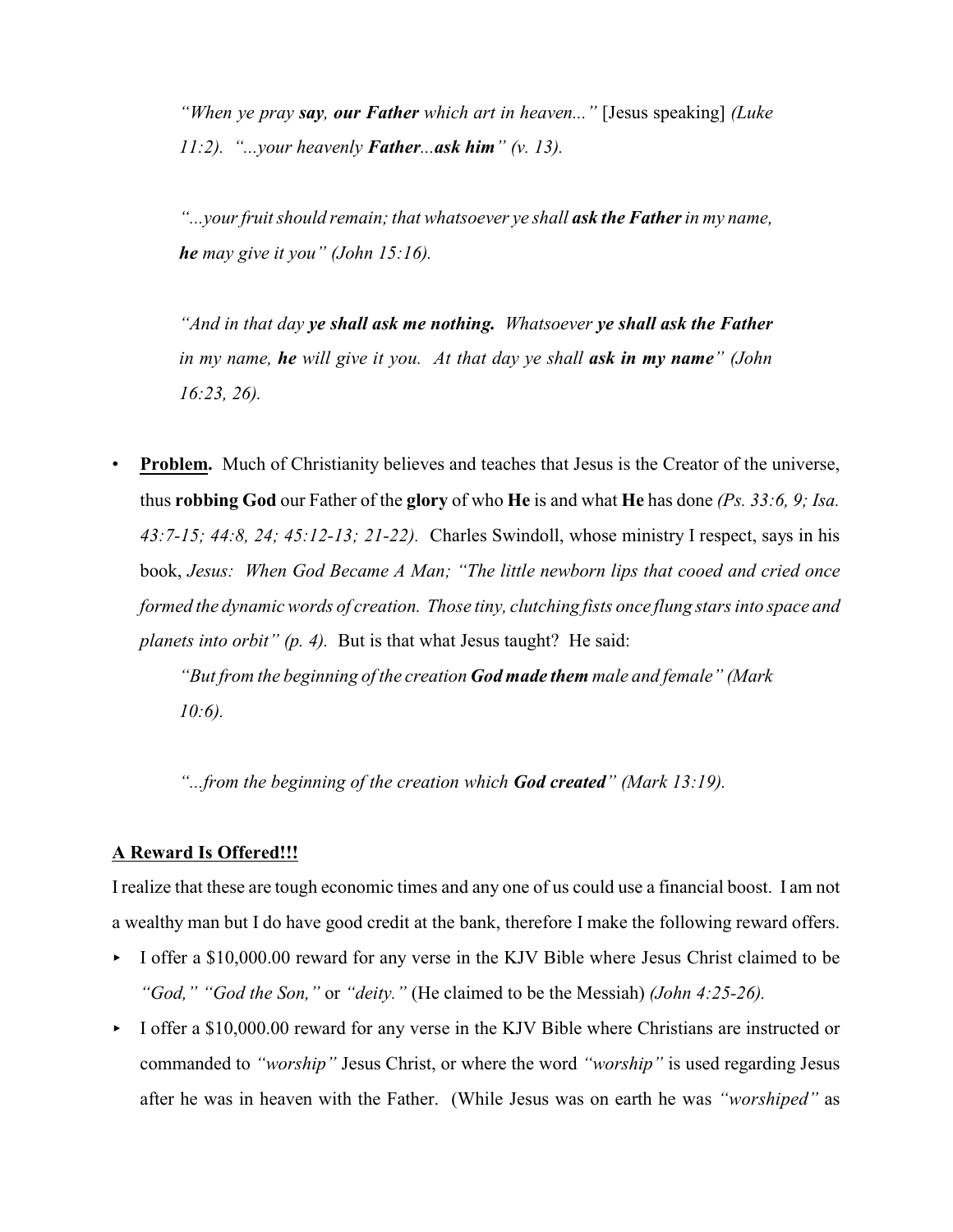Messiah, but never as *"God."* Jesus' worship was *secondary worship*. *See Luke 14:10*).

- I offer a \$10,000.00 reward for any verse in the KJV Bible where Christians are instructed or commanded to *"pray to Jesus."*
- < I offer a \$10,000 reward for any verse in the KJV Bible where Jesus claims to be the *"Creator,"* or where he claimed to have been present at the original creation. (Jesus redeemed all of creation by his sinless sacrifice on the cross, but he is not the Creator).

#### **Jesus' teaching regarding "God"**

*"The first* [greatest] *of all the commandments is, Hear, O Israel; The Lord our God is one Lord" (Mark 12:29).* Note: *"God is one Lord,"* not two or three Lords. God is not a committee!

*"How can you believe, when you receive glory from one another and you do not seek the glory that is from the one and only God...the Father" (John 5:44-45 NASB).*

*"Father...this is life eternal, that they might know thee the only true God, and Jesus Christ* [Messiah] *whom thou hast sent" (John 17:1, 3).*

*"...for one is your Father, which is in heaven. ....one is your Master, even Christ" (Matt. 23:9-10).*

*"Well, Master, thou hast said the truth: for there is one God; and there is none other but he* [the scribe speaking]*" (Mark 12:32).* Note: Jesus heartily agreed with this statement *(v. 34).*

*"In that hour Jesus rejoiced in spirit, and said, I thank thee, O Father, Lord of heaven and earth" (Luke 10:21).* Trust Jesus, the Father is *"Lord of heaven and earth" (see also Acts 17:24; Rev. 3:21).*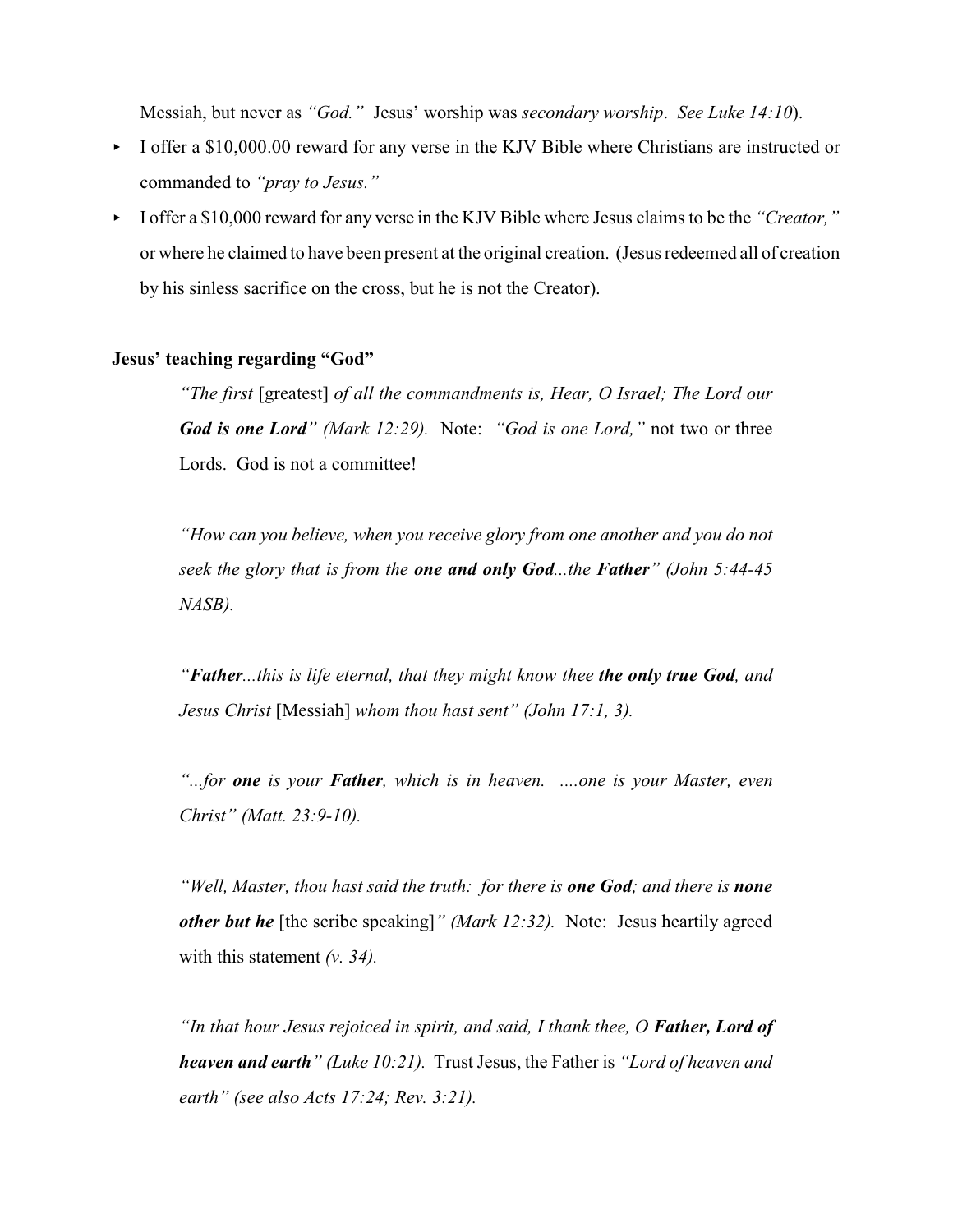*"No man hath seen the Father..."* [Jesus speaking] *(John 6:46; 5:37).*

*"Blessed are the pure in heart: for they shall see God" (Matt. 5:8).*

*"...in heaven their angels do always behold the face of my Father which is in heaven" (Matt. 18:10).* Note: Jesus said God our Father has a *"face,"* and we shall see it *(Rev. 22:4).*

#### **Every verse in the Bible agrees with Jesus' teaching regarding** *"God."*

*"I am the Lord that maketh all things; that stretcheth forth the heavens alone; that spreadeth abroad the earth by myself"* [the Lord God speaking] *(Isa. 44:24).*

*"I am the Lord, and there is none else, there is no God beside me...there is none beside me. I am the Lord, and there is none else"* [the Lord God speaking] *(Isa. 45:5-6).* Please ask yourself, What do *"alone," "none else,"* and *"by myself"* mean?

*"Thus saith the Lord, the Holy One of Israel, and his Maker. I made the earth, and created man upon it: I, even my hands, have stretched out the heavens"* [the Lord God speaking] *(Isa. 45:11-12).*

*"Have we not all one father? Hath not one God created us?" (Malachi 2:10). "If then I be a father, where is mine honor...saith the Lord of hosts?" (Malachi 1:6).*

*"To us there is but one God, the Father"* [Paul speaking] *(I Cor. 8:6).*

*"One God and Father of all who is above all" (Eph. 4:6).*

*"Now a mediator is not a mediator of one, but God is one" (Gal. 3:20).*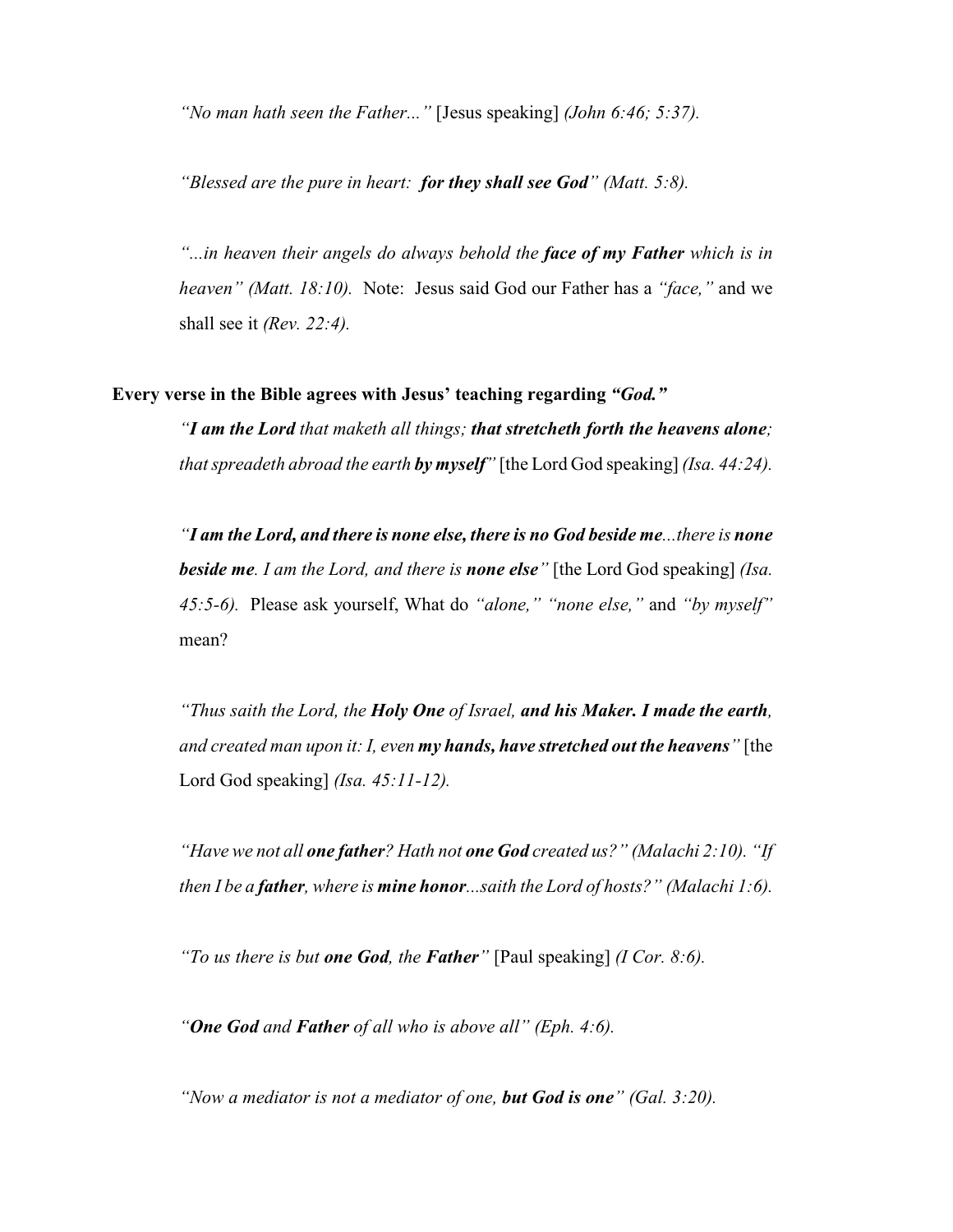*"For there is one God, and one mediator between God and men, the man Christ Jesus" (I Tim. 2:5).*

*"Now unto the King eternal, immortal, invisible, the only wise God, be honor and glory for ever and ever. Amen" (I Tim. 1:17).* Note: Jesus was not "invisible," he was seen by thousands. Paul is for sure speaking of God the Father.

*"That ye may with one mind and one mouth glorify God, even the Father of our Lord Jesus Christ" (Rom. 15:6).*

*"To God only wise, be glory through Jesus Christ for ever" (Rom. 16:27).*

*"...denying the only Lord God, and our Lord Jesus Christ* [Jude speaking] *(Jude v. 4).*

*"...behold a throne was set in heaven, and one sat on the throne...Lord God Almighty" (Rev. 4:2, 8).*

#### **Our God is also the God of Jesus**

Jesus has a God whom he worships *(Ps. 18:49; John 4:22-23),* whom he fears *(Isa. 11:1-5; Heb. 5:7);* and to whom he prays *(Matt. 26:53; Luke 6:12, 22:44; Heb. 7:25).* Notice these Scriptures regarding Jesus and his God.

*"He shall stand and feed in the strength of the Lord, in the majesty of the name of the Lord his God" (Micah 5:4).*

*"My God, my God, why hast thou forsaken me?" (Matt. 27:46).*

*"...I am not yet ascended to my Father: but go to my brethren, and say unto them, I ascend unto my Father, and your Father: and to my God, and your God" (John*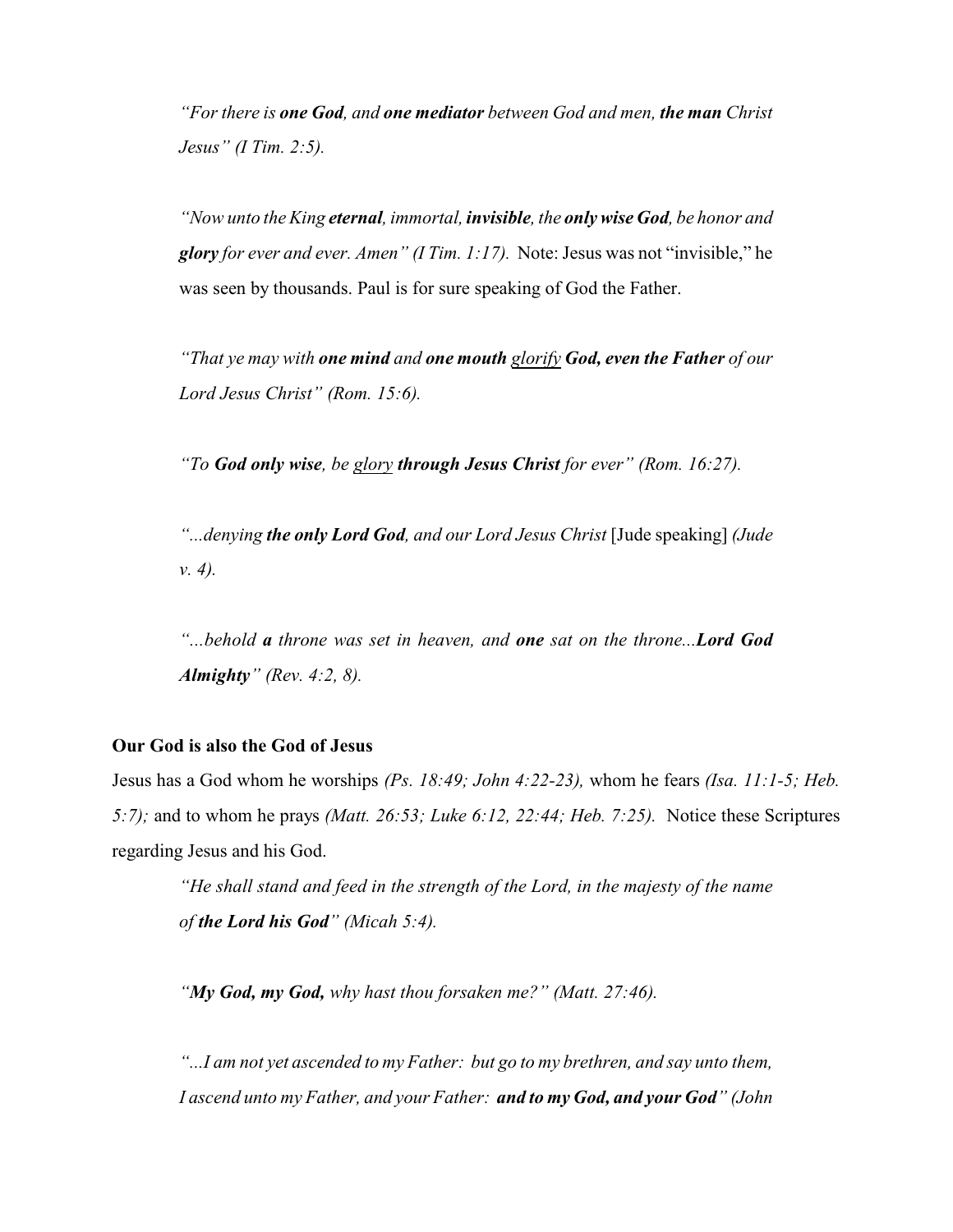*20:17).* Jesus is saying in essence, *"your God is my God."*

*"Blessed be the God and Father of our Lord Jesus Christ" (Eph. 1:3).*

*"That the God of our Lord Jesus Christ, the Father of glory may give unto you the spirit of wisdom and revelation in the knowledge of him" (Eph. 1:17).*

*"Blessed be the God and Father of our Lord Jesus Christ" (I Peter 1:3).*

*"He that overcometh will I make a pillar in the temple of my God...name of my God...city of my God...down out of heaven from my God" (Rev. 3:12).*

This is the ascended Jesus speaking, who had been in heaven with the Father for some sixty years when the book of Revelation was written, but he still refers to God as "my God." It is for sure that Jesus cannot be the Supreme God, while he at the same time has a God to whom he submits.

#### **Secondary worship**

According to Scripture, Jesus only mentioned *"worship"* on four occasions during his earthly ministry. They are:

- 1. When he said to Satan: *"...It is written, Thou shalt worship the Lord thy God..." (Matt. 4:10; Luke 4:8).*
- 2. When he quoted **God** saying through Isaiah: *"Howbeit in vain do they worship me..." (Mark 7:7).*
- 3. When he said to the woman at the well: *"the true worshipers shall worship the Father..." (John 4:23).*
- 4. When he said regarding a guest who is invited to a wedding, takes the lowest seat and is then given a higher seat: *"then shalt thou have worship in the presence of them that sit at meat with thee" (Luke 14:10).*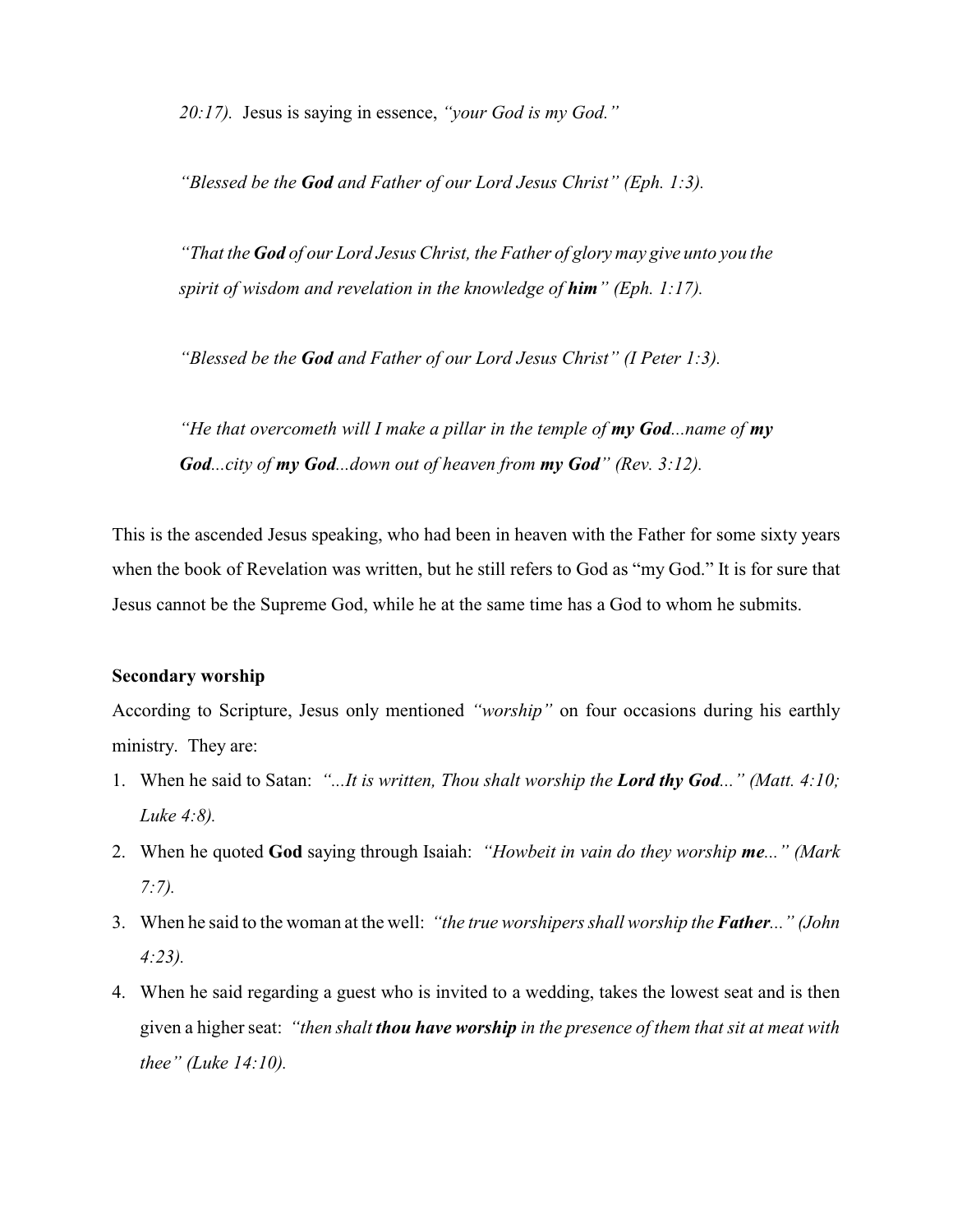In the verse above Jesus introduces into his teaching the idea of *secondary worship*. This is not *God worship* but *"glory"* (Greek - *doxa* - *Strongs #1391*) which in broad application means *"dignity, honor, praise, worship."* Jesus said ordinary people can have this type of *"worship."* When he again speaks of *secondary worship,* after he has been in heaven with the Father for some sixty years, he says to overcoming saints in Revelation 3:9, regarding their enemies:

*"...behold, I will make them to come and worship before thy feet, and to know that I have loved thee."*

The word *"worship"* in the verse above is the Greek word *"proskuneo" (Strongs #4352)* and it means *"to prostrate oneself in homage (do reverence to, adore): worship."* This is the same word used thirteen times for the *"worship"* that was given to Jesus while he was on earth. Of course he was worshiped as Messiah, virgin-born Son of God, which is far higher *worship* than any other man could ever receive, but his worship is still not *"God worship,"* but *"secondary worship."* Notice:

*"Where is he that is born King of the Jews? For we have seen his star in the east, and are come to worship* [Gk. proskuneo] *him" (Matt. 2:2).* Note: Not *"God,"* but the *"King of the Jews."*

*"Then came to him the mother of Zebedee's children with her sons, worshiping* [proskuneo] *him, and desiring a certain thing of him" (Matt. 20:20).* Note: This mother did not think she was worshiping *"God,"* since Jesus did not even have the authority to say who would sit on his right and left hands in his own kingdom (*"is not mine to give" v. 23).*

#### **Secondary worship in the Old Testament**

*"And all the congregation blessed the Lord God of their fathers, and bowed down their heads, and worshiped the Lord* [God]*, and the king* [Solomon]*" (I Chron. 29:20).*

The reason it is so important to understand the concept of *secondary worship* in the Bible, is that,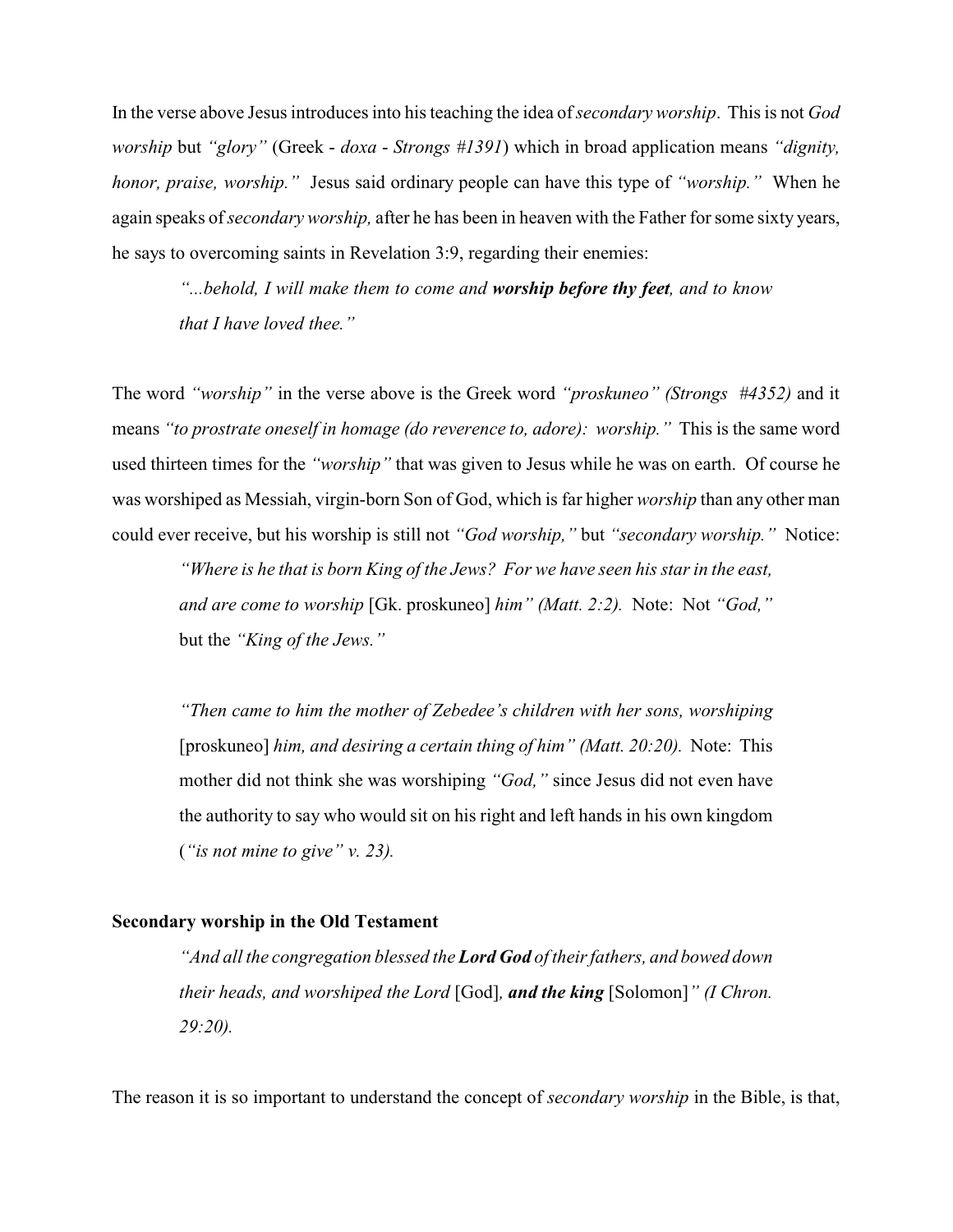in Christian pulpits it is often said that since Jesus received *"worship"* during his ministry, *"he must be God."* This is absolutely false, as we have shown in the preceding that people of God sometime receive *"worship"* with His approval. But to worship any person as *"God,"* except the **Lord God** Himself, is to flirt with idolatry!

*"I am the Lord thy God, which have brought thee out of the Land of Egypt... . Thou shalt have no other gods before me"* [the **Lord God** speaking] *(Ex. 20:2- 3).*

*"Get thee behind me, Satan: for it is written, Thou shalt worship the Lord thy God, and him only shalt thou serve"* [Jesus Christ speaking] *(Matt. 4:10; Luke 4:8).* Note: After making such a statement, Jesus for sure never sought **God the Father's worship** for himself!

#### **An exclusive word**

It is important to note that there is one Greek word in the New Testament manuscripts that is translated *"worship,"* which is never ever given to anyone but the one **Lord God**. It is the Greek word *"latreuo"* and it means *"to minister (to God), i.e. render religious homage - worship."* This word is reserved for **God** alone.

*"...so worship* [Greek - latreuo] *I the God of my fathers"* [Paul speaking] *(Acts 24:14).*

*"For we are the circumcision, which worship* [latreuo] *God in the spirit, and rejoice in Christ Jesus..." (Phil. 3:3).* Notice: We *"rejoice in Christ Jesus"* but we *"worship God."*

**Eleven N.T. references to worshiping "God."** Question. Where are the verses that say, *"worship Jesus?"*

1. **Matt. 4:10;** *"Then saith Jesus unto him, Get thee hence, Satan: for it is written, Thou shalt worship the Lord thy God, and him only shalt thou serve."*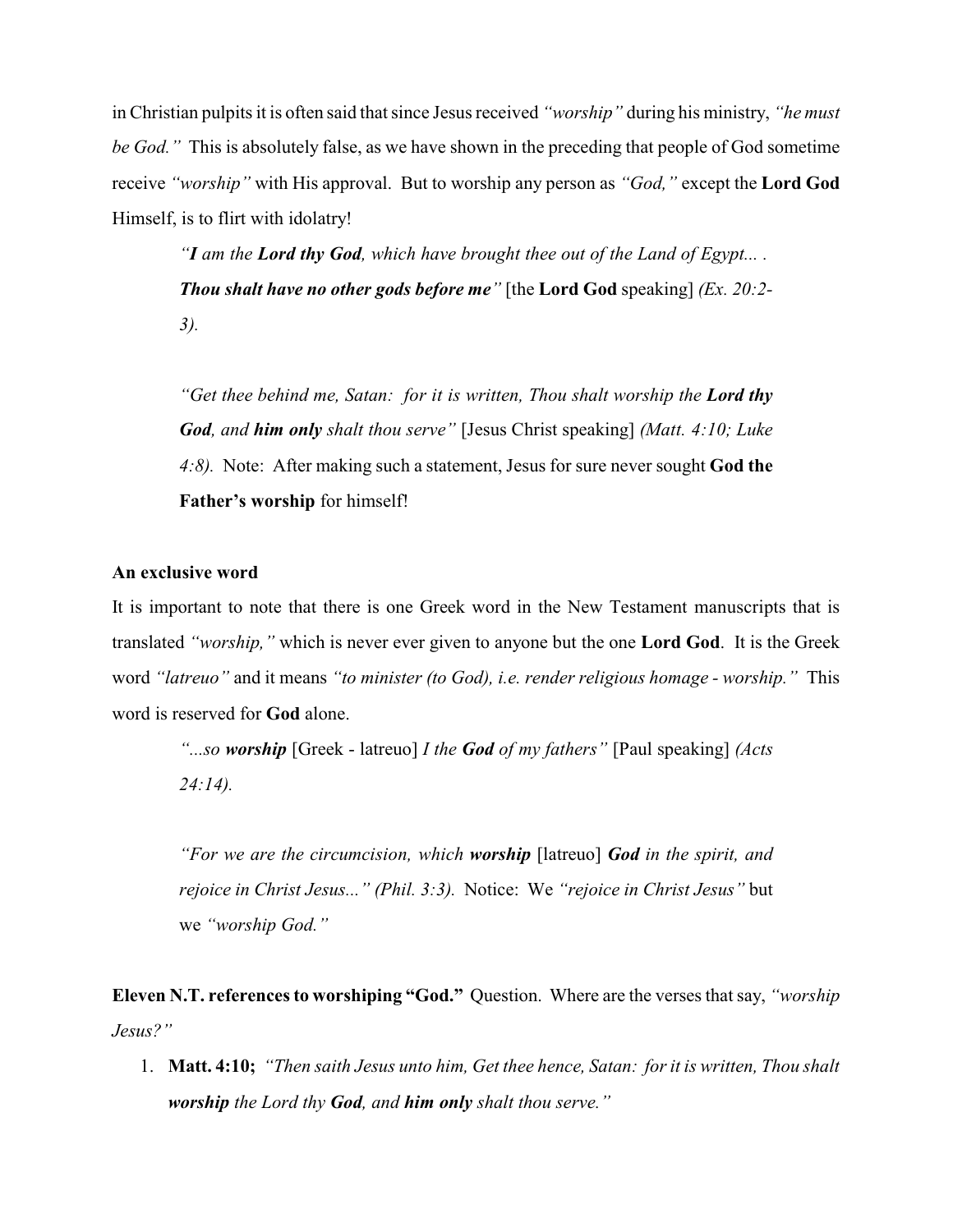- 2. **Luke 4:8;** *"Get thee behind me, Satan: for it is written, Thou shalt worship the Lord thy God, and him only shalt thou serve."*
- 3. **John 4:24;** *"God is a Spirit: and they that worship him must worship him in spirit and in truth."*
- 4. **Acts 18:13;** *"Saying, This fellow persuadeth men to worship God... ."*
- 5. **Acts 24:14;** *"...so worship I the God of my fathers... ."*
- 6. **I Cor. 14:25;** *"...and so falling down on his face he will worship God, and report that God is in you of a truth."*
- 7. **Phil. 3:3;** *"For we...worship God in the spirit, and rejoice in Christ Jesus, and have no confidence in the flesh."* Again: We *"rejoice in Christ Jesus"* but no mention is made of worshiping him. We *"worship God."*
- 8. **Rev. 11:1;** *"Rise, and measure the temple of God, and the altar, and them that worship therein."*
- 9. **Rev. 14:7;** *"Saying with a loud voice, Fear God and give glory to him...and worship him that made heaven, and earth, and the sea, and the fountains of waters."*
- 10. **Rev. 19:10;** *"And I fell at his feet to worship him* [the angel]. *And he said unto me, See thou do it not: I am thy fellowservant, and of thy brethren that have the testimony of Jesus: worship God."* Notice: We *"have the testimony of Jesus"* but we are not told to worship him. We *"worship God."*
- 11. **Rev. 22:9;** *"Then saith he unto me...worship God."*

#### **What Paul believed regarding Christian worship and prayer**

Paul's view of proper Christian worship is clearly seen in the following verses written to two N.T. churches:

*"Speak to one another with psalms, hymns and spiritual songs. Sing and make music in your heart to the Lord* [God]*, always giving thanks to God the Father for everything, in the name of our Lord Jesus Christ" (Eph. 5:19-20 NIV).*

*"Let the word of Christ dwell in you richly as you teach and admonish one*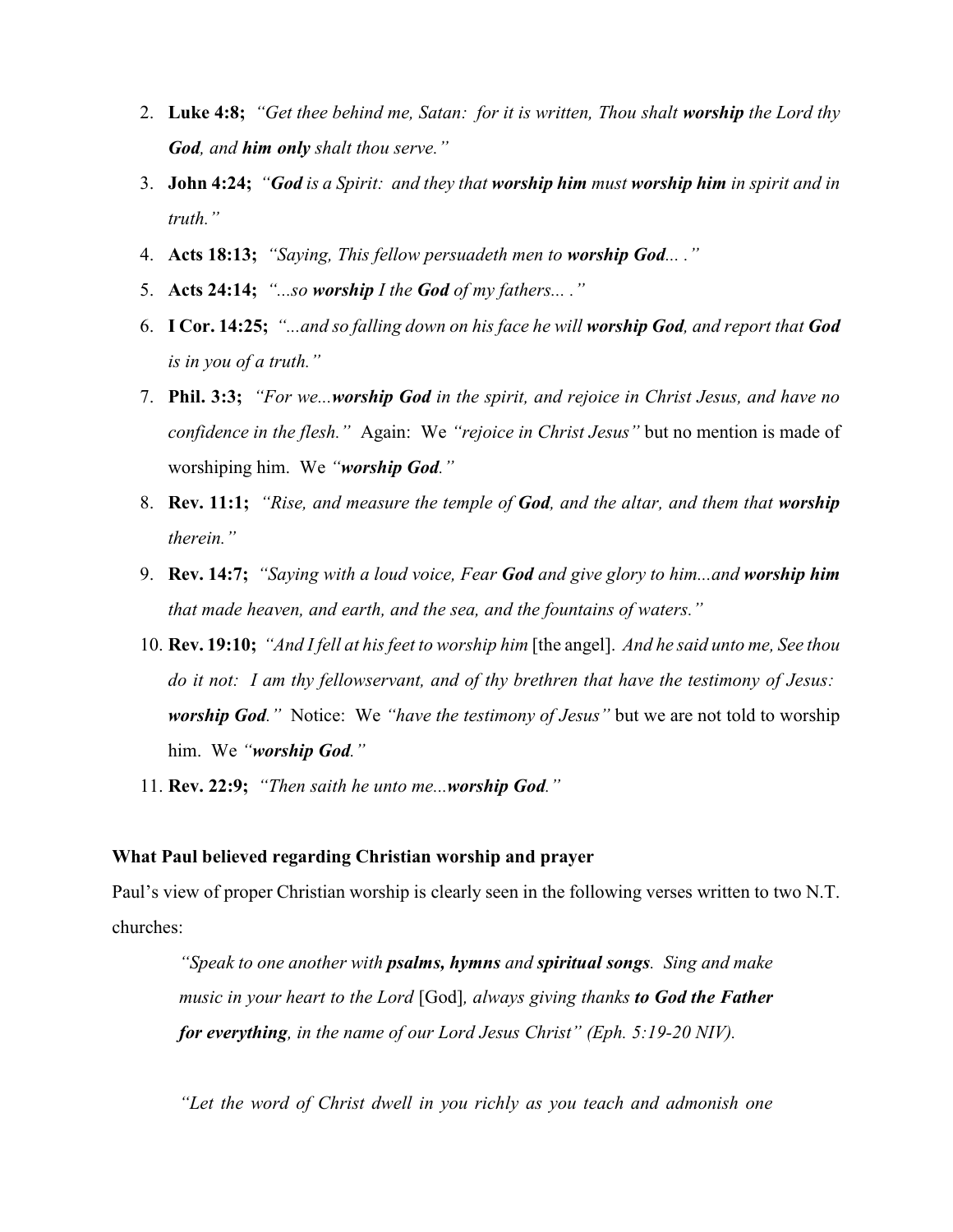*another with all wisdom, and as you sing psalms, hymns and spiritual songs with gratitude in your hearts to God. And whatever you do, whether in word or deed, do it all in the name of the Lord Jesus, giving thanks to God the Father through him" (Col. 3:16-17 NIV; NASB; NCV; Holman CSB; and The New English Bible).*

*"For this cause I bow my knees unto the Father of our Lord Jesus Christ" (Eph. 3:14).*

*"But my God shall supply all your need according to his riches in glory by Christ Jesus" (Phil. 4:19).* Question: Who was Paul's *"God?"* Not Christ Jesus, but *"my God...by Christ Jesus."*

Notice carefully this statement by Southern Baptist scholar Millard Erickson in his book *God In Three Persons*:

*"Let us now summarize the matter of prayer to and worship of Jesus Christ. In the New Testament we have definite commands to pray to the Father. We also have the example of our Lord himself, as well as the model prayer that he gave his disciples and us. We do not have such commands with respect to prayer to Jesus. Jesus himself never commanded it, nor did Paul or any of the other New Testament writers" (p. 321).*

#### **What happened in the womb of Mary?**

The crux of the whole matter regarding whether Jesus is *"God," "God the Son,"* or rather in fact the **human Son of God** comes down to this question, What really happened in Mary's womb? Was the birth of Jesus an *"incarnation,"* or a *"miraculous conception?" Webster's* says *"incarnation"* means (1) *"endowment with a human body,"* (2) *"any person or animal serving as the embodiment of a god or spirit." Incarnation* is not a biblical concept but rather a **pagan** one. Greek and Roman mythology are full of gods becoming men, and in Hindu teaching the second person of the *"Hindu trinity,"* Vishnu, has been *incarnated* as a human nine times. The respected *Harper-Collins Bible*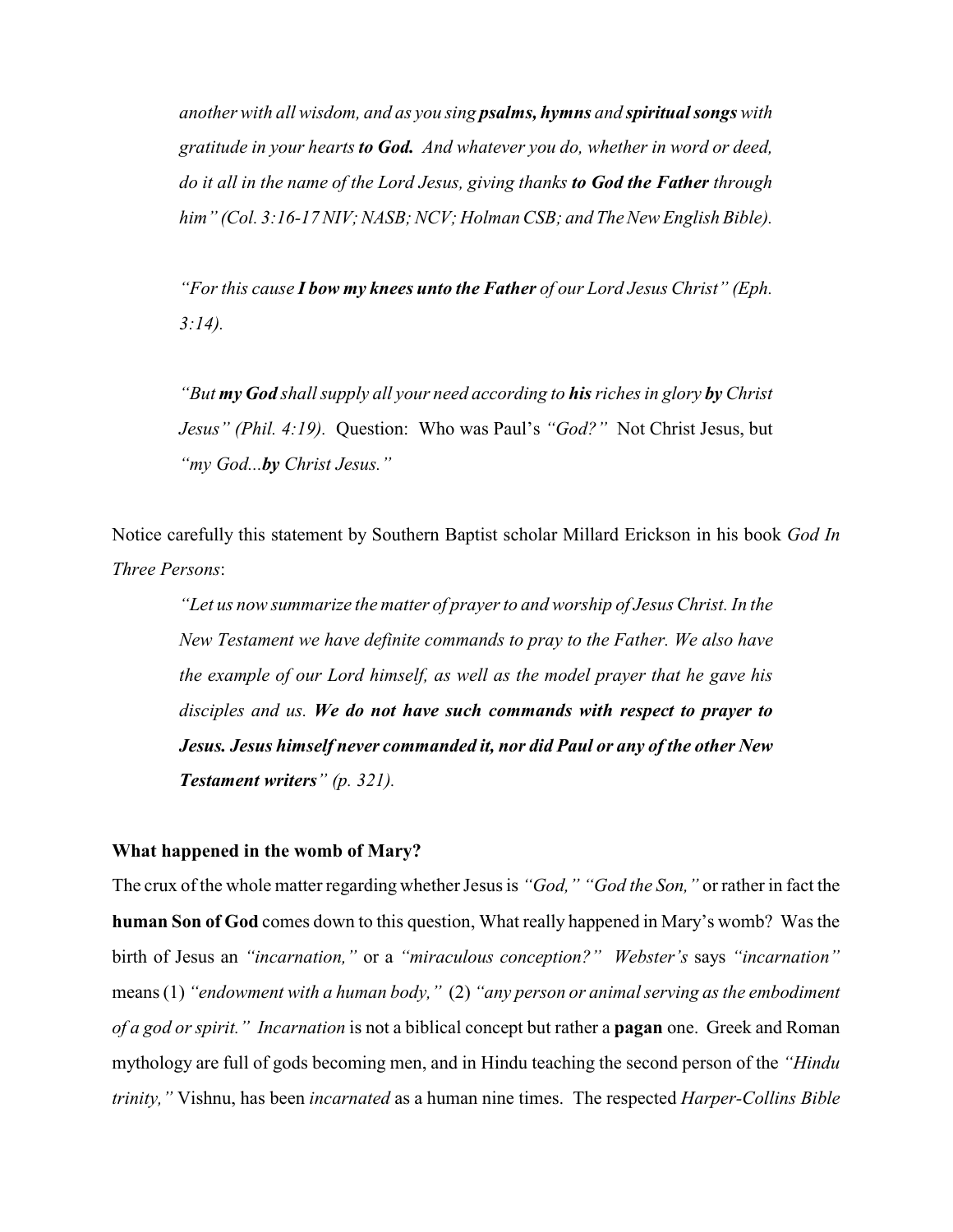(Incarnation) *"refers to the Christian doctrine that the pre-existent Son of God became man in Jesus. None of these writers* (Matthew, Mark, Luke) *deals with the question of Jesus' pre-existence. Paul does not directly address the question of the incarnation... . It is only with the fathers of the church in the third and fourth centuries, that a full-fledged theory ofthe incarnation develops"* (*p. 452- 453).*

Please open your mind to these questions. Did *Almighty God* shrink Himself down to a single cell and move into the womb of a virgin? Did Mary carry the *eternal God* around in her womb for nine months? Did God, an angel, or *"God the Son,"* a pre-existent, eternal being move into Mary's womb and come out looking like a baby? Although an affirmative answer to either of these questions is doctrinal nonsense, this is what most of Christianity believes!

Dr. David Reagan, the respected minister and Bible teacher of *Lamb & Lion Ministries* posted an article in the Nov.-Dec. 2010 issue of his *Lamplighter* magazine titled, *"The Mystery of The Incarnation"* which states:

*"He who is Almighty became a suckling baby. He who is all wise took on the dumbness of a newborn. He whom the heavens cannot contain was enclosed in a woman's womb. He who is infinite became a microscopic cell. He who is the Creator became a creature. He who is light was entombed for nine months in warm darkness. Can there be a greater mystery? Praise be to God for the gift of His Son!"*

There my friend, you have the erroneous doctrine of the *incarnation* in a nutshell, and Jesus and his Apostles knew nothing of it!

And there is more. Charles Swindoll says:

*"That infant flesh so fair housed the Almighty God. Do you see the child and the*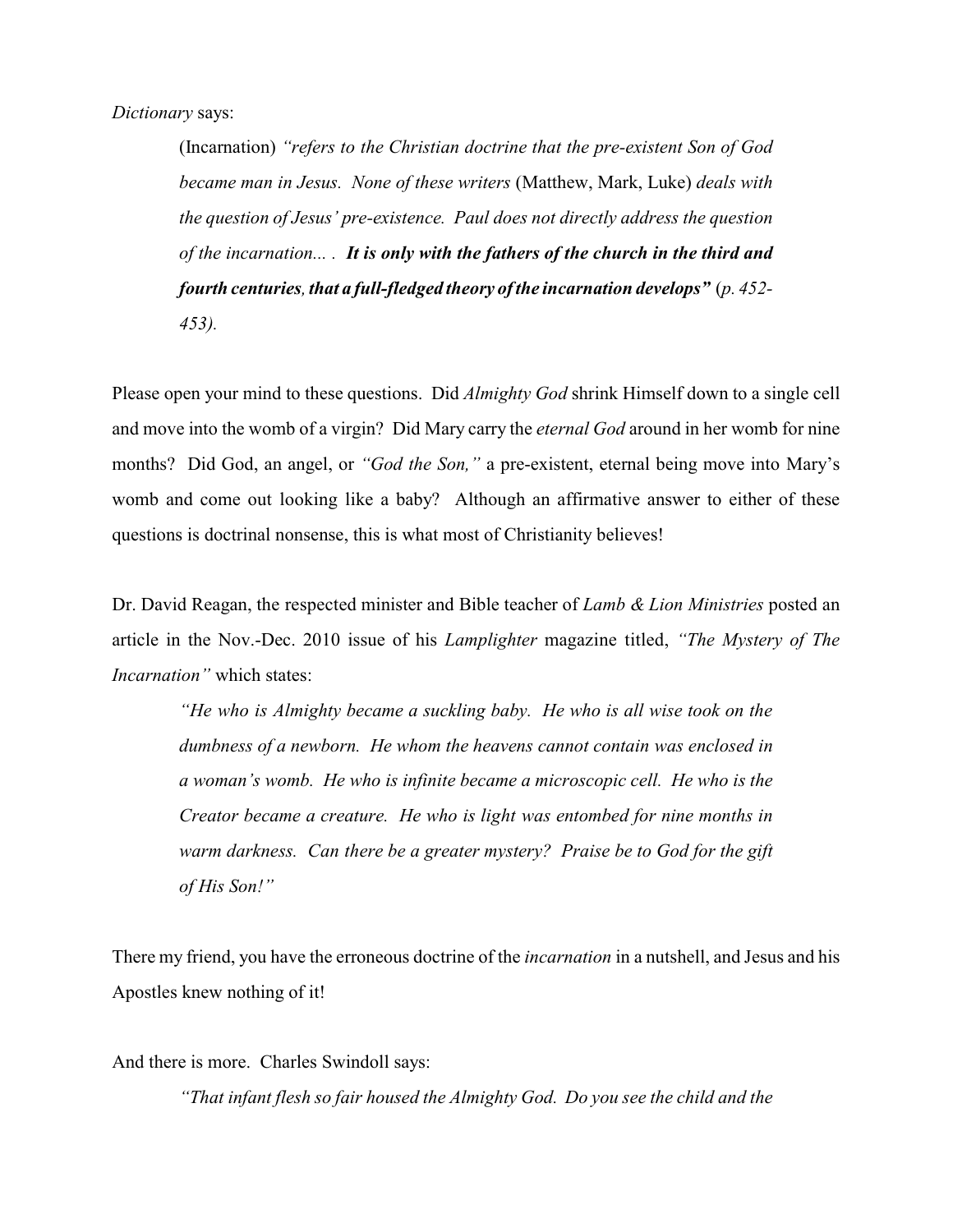*glory, the infant-God? What you are seeing is the Incarnation - God dressed in diapers" (Jesus: When God Became A Man; p. 4-5).*

Max Lucado writes in error:

*"Angels watched as Mary changed God's diaper. The universe watched with wonder as the Almighty learned to walk" (Max Lucado; God Came Near; p. 26)*.

Respected Christian author Philip Yancey says:

*"Unimaginably the Maker of all things shrank down, down, down, so small as to become an ovum, a single fertilized egg that would divide and re-divide until a fetus took shape, enlarging cell by cell inside a nervous teenager. The God who roared...this God emerged in Palestine as a baby who could not speak or eat solid food or control his bladder" (The Jesus I Never Knew; p. 36).*

Writer C.S. Lewis said of the Incarnation:

*"The Eternal Being, became a fetus inside a woman's body. If you want to get the hang of it, think how you would like to become a slug or a crab" (Mere Christianity; p. 155).*

I love these men but the degree of Christian blindness betrayed by these ridiculous statements is shocking! So what does the Bible really teach regarding the birth of Jesus? Scripture tells us that 900 years before the birth of God's human son, God was anticipating his **future** arrival:

*"I will be his father; and he shall be my son" (II Sam. 7:14; Heb. 1:5).*

The prophet Isaiah, 700 years before Jesus' birth, pictures a miraculous **conception** and not an incarnation:

*"Behold, a virgin shall conceive, and bear a son..." (Isa. 7:14).*

The angel Gabriel said to Mary: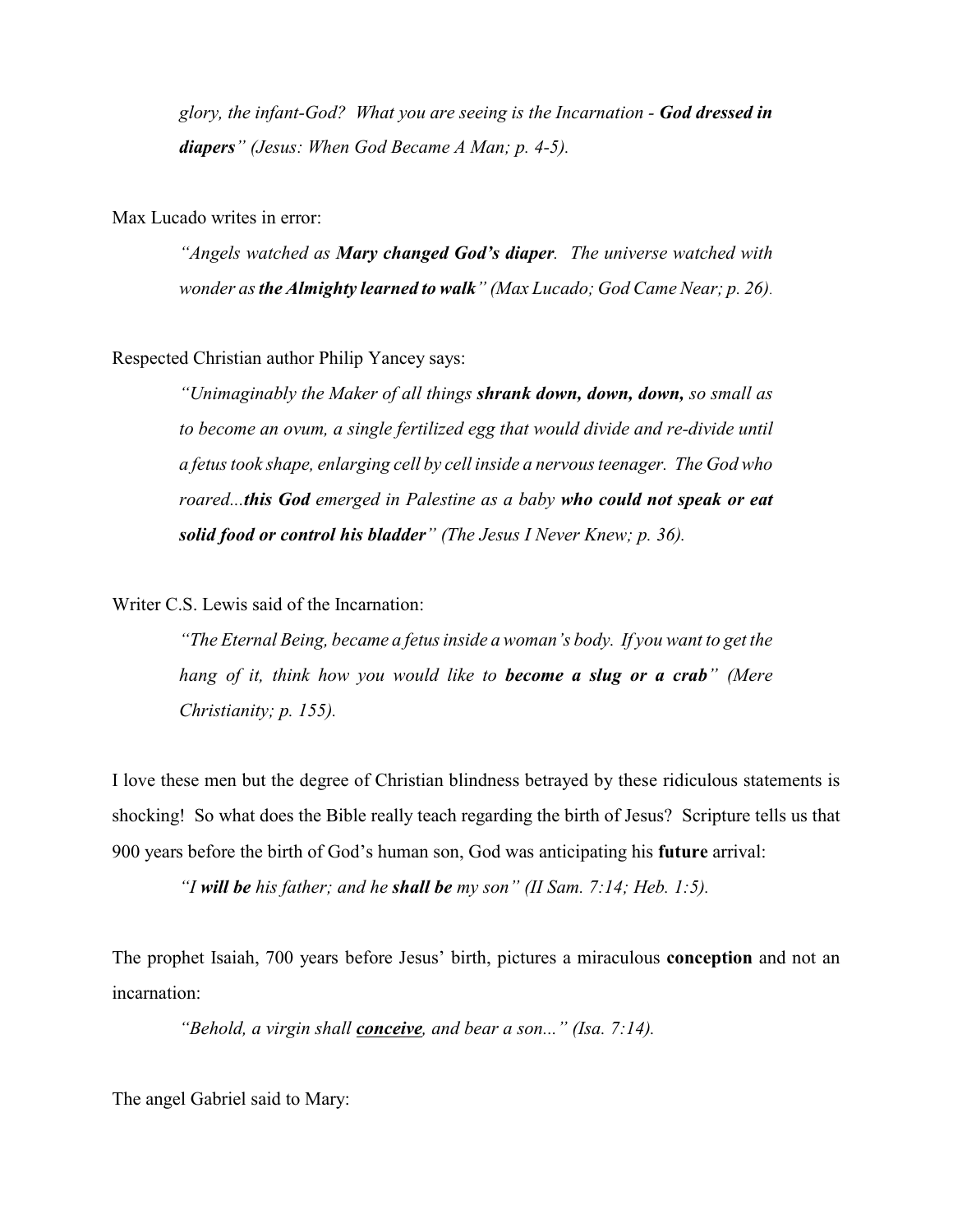*"And behold, thou shalt conceive in thy womb, and bring forth a son...thy cousin Elisabeth, she hath also conceived a son* [John the Baptist]*" (Luke 1:31, 36).* Note: Jesus was *"made of a woman" (Gal. 4:4),* **not** *"made before the woman."* I know who the mother of the biblical Jesus is, but who is the mother of this *"eternal Son"* Jesus that Christianity teaches in error? *"For it is evident that our Lord sprang* [arose] *out of Juda" (Heb. 7:14).*

So the biblically sound answer to what happened in Mary's womb is, the Holy Spirit of God, through a **creative act**, provided the DNA that produced a **real human baby** who would become *"the man Christ Jesus" (I Tim. 2:5),* the *"second man...the last Adam" (I Cor. 15:45-47).*

*"But now ye seek to kill me, a man* [*Greek - anthropos - Strong's #444 - "a human being"*] *that hath told you the truth, which I have heard of God"* [Jesus Christ speaking] *(John 8:40)*. Here is one of Jesus' many claims to *manhood*, now where is his claim to *Godhood*?

*"...fear not to take unto thee Mary thy wife: for that which is <i>conceived in her is of the Holy Ghost"* [Gabriel to Joseph] *(Matt. 1:20).*

**Question:** With the HolyBible stating repeatedly that Jesus' birth was by a miraculous **conception**, what spirit is behind this age-old attempt to make it an *Incarnation*?

#### **The danger of Christian idolatry**

Professor James D.G. Dunn, one of the most noted **trinitarian** scholars in the world, has written a book titled, *Did The First Christians Worship Jesus?* In the final chapter he states some shocking conclusions:

*"One is that there are some problems, even dangers, in Christian worship if it is defined too simply as worship of Jesus. For...it soon becomes evident that Christian worship can deteriorate into what may be called Jesus-olatry. That is, not simply into worship of Jesus, but into a worship that falls short of the worship*